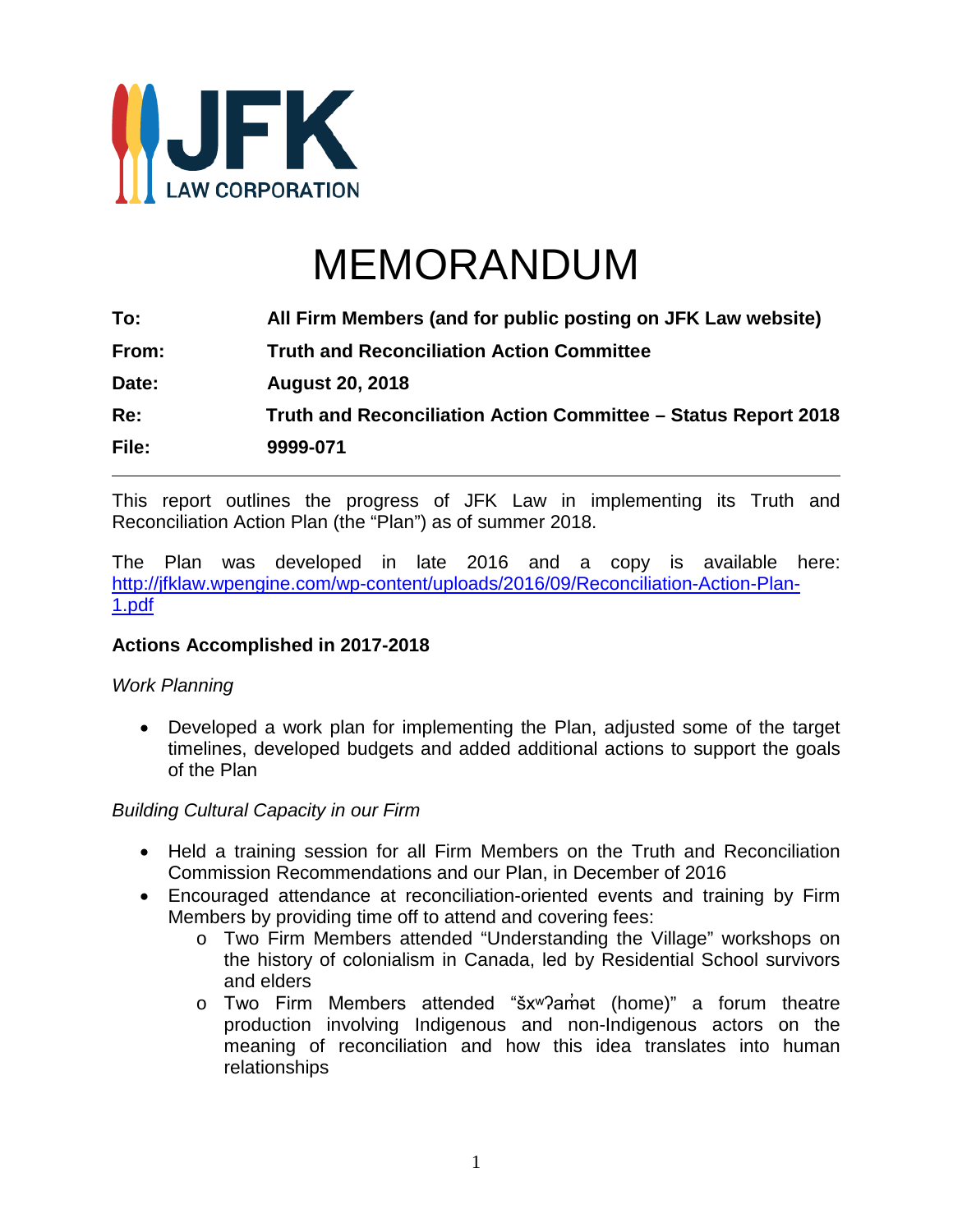# *Committing to Pro Bono Work to Support the Development of Indigenous Communities*

• Developed a list of potential partner organizations for delivering pro bono services to Indigenous communities and/or organizations

## *Promoting Indigenous Legal Systems*

• Held a training session for all Firm Members on methods for engaging with Indigenous laws and incorporating them into our legal practice, led by Hadley Friedland, Assistant Professor, University of Alberta Faculty of Law, on June 22, 2018

#### *Promoting the Implementation of UNDRIP*

- Held a training session for all Firm Members on an introduction to the United Nations Declaration on the Rights of Indigenous Peoples, hosted by Robert Janes, on November 23, 2017
- Held a training session for all Firm Members on Implementing the United Nations Declaration on the Rights of Indigenous Peoples, hosted by Stacey Jessiman de Nanteuil, on December 14, 2017
- Held a training session for all Firm Members on Consent and the United Nations Declaration on the Rights of Indigenous Peoples, hosted by Tim Dickson, on January 11, 2018

## *Creating Employment and Educational Opportunities for Indigenous Peoples*

- Established a scholarship at the University of Victoria Faculty of Law to provide \$2,000 per year to a graduate student who has shown an interest in, worked in, or is still working in Indigenous Legal Traditions
- Took steps to improve recruitment and retention of Indigenous staff including:
	- o All job postings now state that "Applicants with Aboriginal ancestry are strongly encouraged to apply"
	- o When hiring associates and summer students, prioritized interviewing candidates who self-identified as Indigenous
	- o In response to a recommendation brought forward by an Indigenous member of the firm, modified the firm bereavement policy to expand the definition of "family" to be more inclusive of Indigenous concepts of family

#### *Supporting the Development of Indigenous-Owned Businesses*

- Developed and continuing to update a list of Indigenous-owned businesses and suppliers
- Patronized the following Indigenous-owned businesses:
	- o Salishan Catering,<https://www.salishancatering.com/>
	- o Vancouver Aboriginal Friendship Centre Society Catering Services, <http://www.vafcs.org/programs/cateringmenus/>
	- o Salmon n' Bannock Bistro,<http://www.salmonandbannock.net/>
	- o Songhees Seafood and Steam,<http://www.songheesseafood.com/>
	- o Skwachays Lodge,<http://skwachays.com/dining/>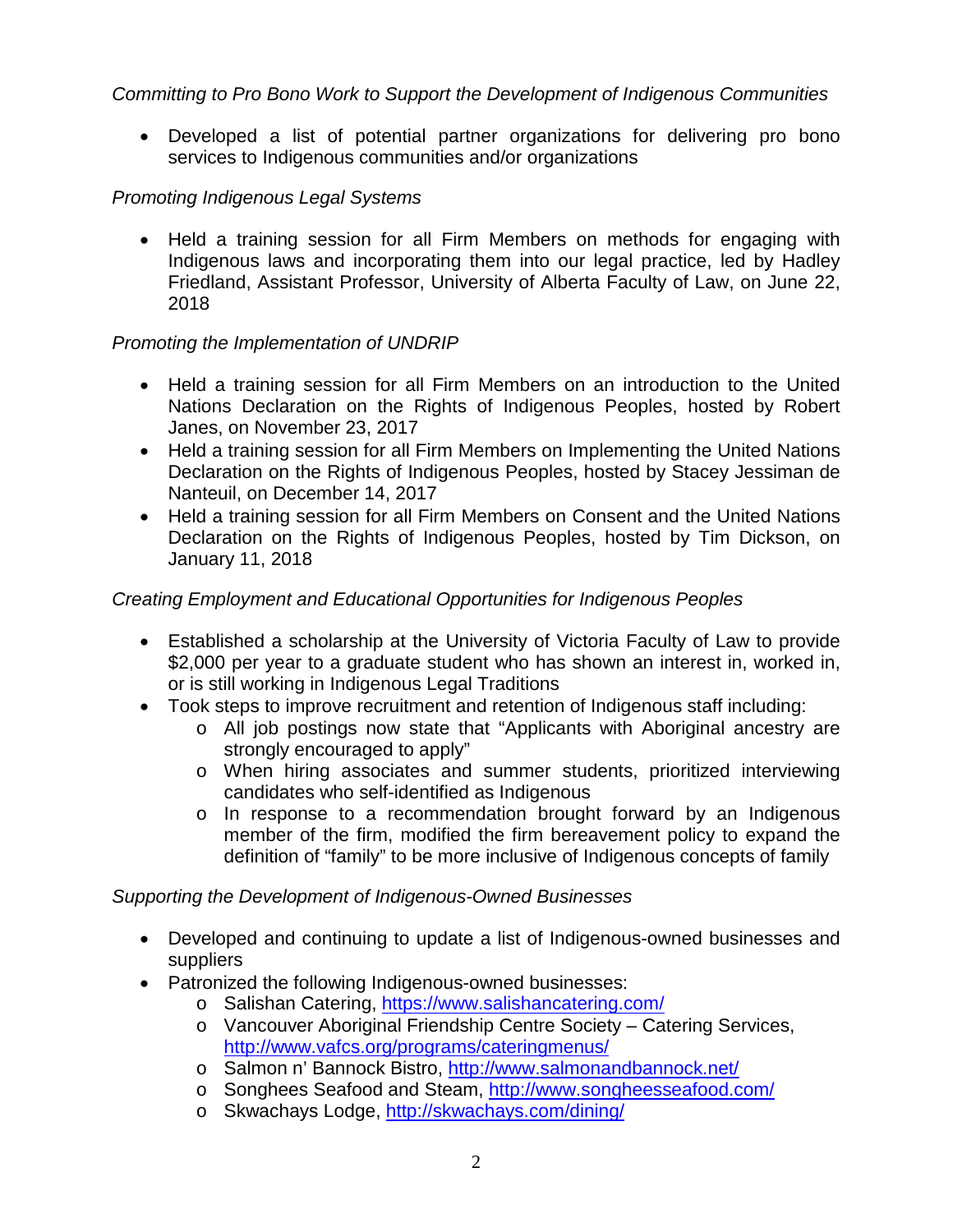o Artists offering works through the Alcheringa Gallery, <http://www.alcheringa-gallery.com/>

## *Advocate for Reconciliation in the Legal Profession*

- Developed a form for Firm Members to develop their own Personal Reconciliation Action Plan and circulated to all Firm Members for completion
- Developed a website page for reconciliation resources (to go live in August 2018)

## **Proposed Actions for 2018-2019**

## *Building Cultural Capacity in our Firm*

- Organize training session on ethical and practice considerations for lawyers working with Indigenous peoples (guided by [http://www.advocates.ca/Upload/Files/PDF/Advocacy/BestPracticesPublications/](http://www.advocates.ca/Upload/Files/PDF/Advocacy/BestPracticesPublications/Guide_for_Lawyers_Working_with_Indigenous_Peoples_may16.pdf) [Guide\\_for\\_Lawyers\\_Working\\_with\\_Indigenous\\_Peoples\\_may16.pdf\)](http://www.advocates.ca/Upload/Files/PDF/Advocacy/BestPracticesPublications/Guide_for_Lawyers_Working_with_Indigenous_Peoples_may16.pdf)
- Organize follow up training session on Indigenous laws workshop provided by Hadley Friedland with additional practitioners

## *Committing to Pro Bono Work to Support the Development of Indigenous Communities*

• Develop pro-bono relationship with organization supporting Indigenous organizations/individuals

#### *Promoting Indigenous Legal Systems*

- Work with local Indigenous Nations regarding appropriate ways to recognize their territory as the locations of our offices
- Provide financial support for Testify: Indigenous Laws and Arts Program [\(http://testifyindigenous.ca/\)](http://testifyindigenous.ca/)

# *Promoting the Implementation of UNDRIP*

• Develop internal position paper on implementation of the United Nations Declaration on Rights of Indigenous Peoples, including guide for including UNDRIP in advocacy

# *Creating Employment and Educational Opportunities for Indigenous People*

- Invite two Indigenous youth, undergraduate or law students to attend a court hearing and spend a day learning about our practice
- Grant first JFK Law scholarship at the University of Victoria Faculty of Law to a graduate student who has shown an interest in, worked in, or is still working in Indigenous Legal Traditions